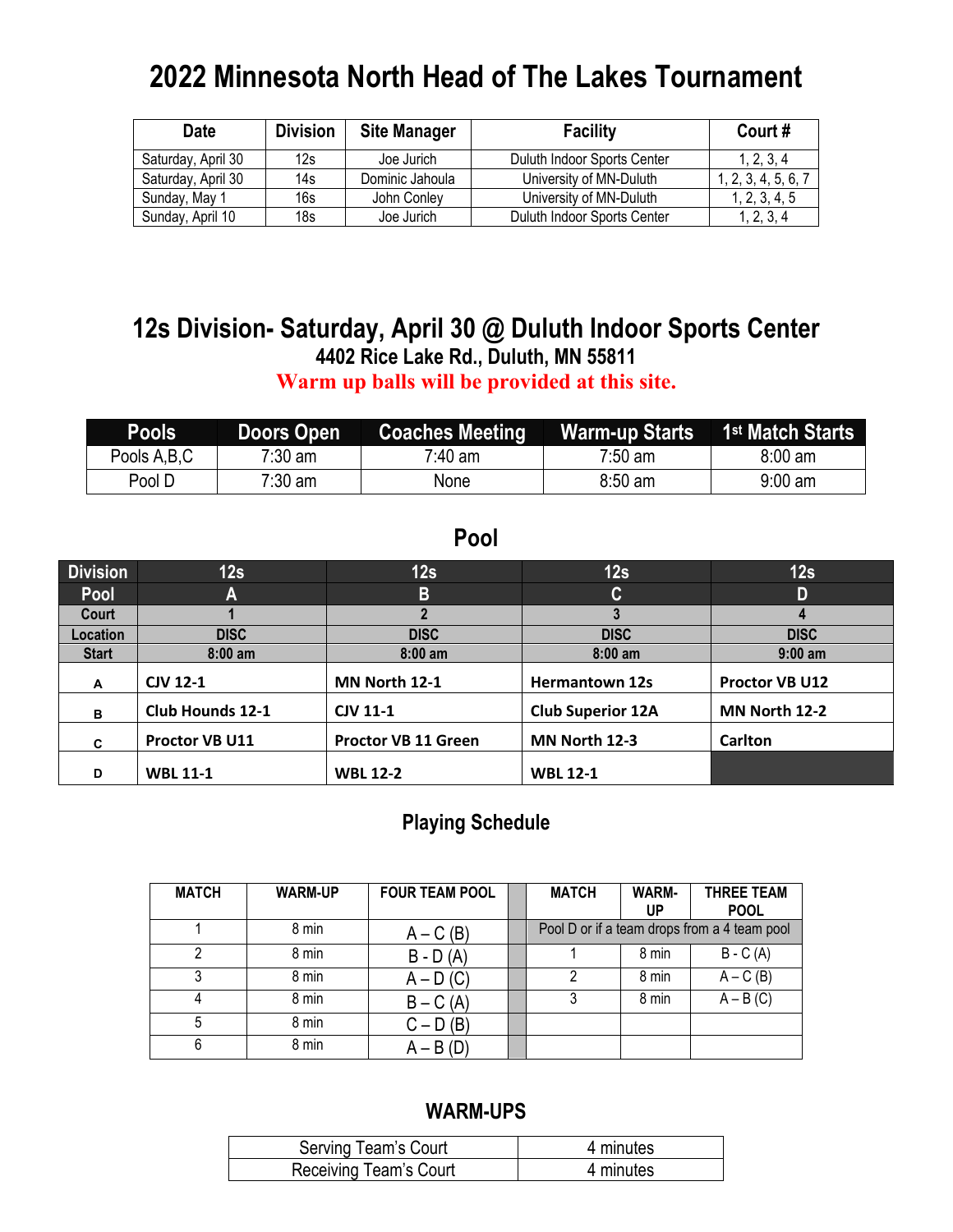# **14s Division- Saturday, April 30 @ The University of MN-Duluth 1216 Ordean Court, Duluth, MN 55812**

**Warm up balls will not be provided at this site.**

| <b>Pools</b> | <b>Doors Open</b> | <b>Coaches Meeting</b> | Warm-up Starts 1 <sup>st</sup> Match Starts |         |
|--------------|-------------------|------------------------|---------------------------------------------|---------|
| All Pools    | $7:30 \text{ am}$ | 7 <sup>.</sup> 40 am   | $7:50 \text{ am}$                           | 8:00 am |

## **Pools**

| <b>Division</b> | 14s                        | 14s                   | 14 <sub>s</sub>              |
|-----------------|----------------------------|-----------------------|------------------------------|
| Pool            | A                          | B                     | C                            |
| Court           |                            |                       |                              |
| <b>Location</b> | <b>UMD-Romano Gym</b>      | <b>UMD-Romano Gym</b> | <b>UMD-Romano Gym</b>        |
| <b>Start</b>    | $8:00$ am                  | $8:00$ am             | $8:00$ am                    |
| A               | MN North 14-1 Navy         | MN North 14-1 Red     | MN North 13-1 Navy           |
| B               | <b>Barnum Impact 14-1</b>  | <b>WBL 14-2</b>       | <b>Hibbing 14s</b>           |
| C               | <b>Crex 14-1</b>           | <b>Hermantown 13s</b> | <b>Club Hounds 14-2 Grey</b> |
| D               | <b>Rapids Thunder 14-3</b> | Shakopee 14-3         | <b>WBL 13-3</b>              |

| <b>Division</b> | 14 <sub>s</sub>        | 14s                   | 14s                         | 14s                    |
|-----------------|------------------------|-----------------------|-----------------------------|------------------------|
| Pool            | D                      | EI                    | с                           | G                      |
| Court           | 4                      |                       |                             |                        |
| Location        | <b>UMD- Romano Gym</b> | <b>UMD-Fieldhouse</b> | <b>UMD-Fieldhouse</b>       | <b>UMD-Fieldhouse</b>  |
| <b>Start</b>    | $8:00$ am              | $8:00$ am             | $8:00$ am                   | $8:00$ am              |
| A               | <b>SAJO 14-1</b>       | <b>CJV 14-1</b>       | <b>WBL 14-1</b>             | <b>MN Premier 14-1</b> |
| в               | <b>CJV 14-2</b>        | <b>Hermantown 14s</b> | <b>Club Hounds 14-1 Red</b> | MN North 13-1 Red      |
| C.              | MN North 14-2 Grey     | Proctor VB U13        | <b>MN North 14-2 White</b>  | <b>WBL 13-2</b>        |
| D               | Virginia 14-4          | <b>WBL 13-1</b>       |                             |                        |

## **Playing Schedule**

| <b>MATCH</b> | <b>WARM-UP</b> | <b>FOUR TEAM POOL</b> | <b>MATCH</b>                           | <b>WARM-UP</b>                                       | <b>THREE TEAM</b><br><b>POOL</b> |
|--------------|----------------|-----------------------|----------------------------------------|------------------------------------------------------|----------------------------------|
|              | 8 min          | $A - C(B)$            |                                        | Pools F, and G or if a team drops from a 4 team pool |                                  |
| 2            | 8 min          | $B - D(A)$            |                                        | 8 min                                                | $B - C(A)$                       |
| 3            | 8 min          | $A - D(C)$            |                                        | 8 min                                                | $A - C (B)$                      |
| 4            | 8 min          | $B - C(A)$            |                                        | 8 min                                                | $A - B(C)$                       |
| 5            | 8 min          | $C - D(B)$            |                                        | 30 minute Lunch break                                |                                  |
| 6            | 8 min          | $A - B(D)$            | <b>Pools F and G Challenge Matches</b> |                                                      |                                  |
|              |                |                       |                                        | <b>Court 6</b>                                       | Court 7                          |
|              |                |                       |                                        | F1 vs G2 (C3)                                        | G1 vs F2 (D3)                    |
|              |                |                       |                                        | F3 vs G3 (L Ct. 3)                                   |                                  |

| Serving Team's Court   | 4 minutes |
|------------------------|-----------|
| Receiving Team's Court | 4 minutes |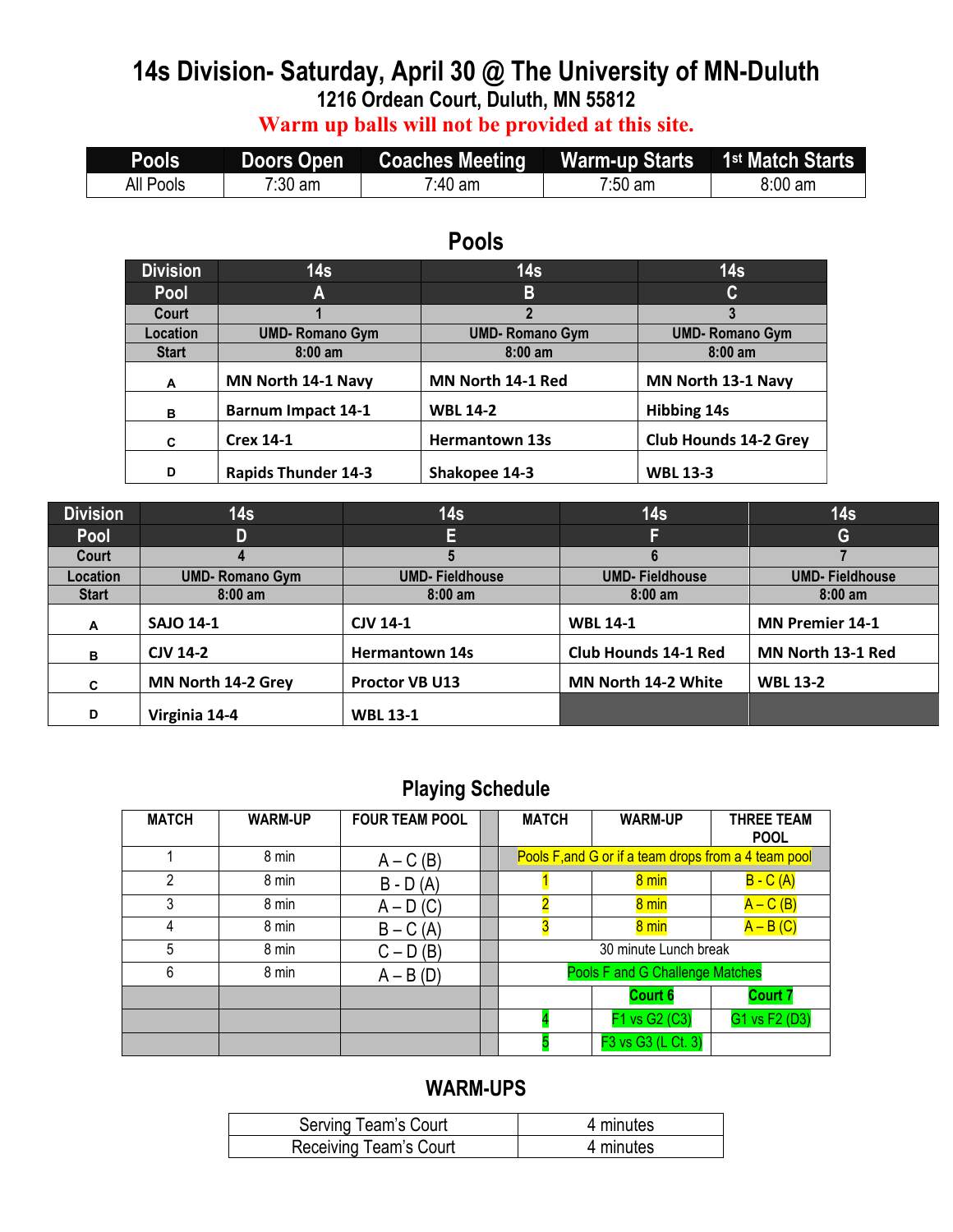#### **16s Division- Sunday, May 1 @ The University of MN-Duluth 1216 Ordean Court, Duluth, MN 55812 Warm up balls will not be provided at this site.**

| Pools <b>'</b> | 7Doors Open |                     |         |           |
|----------------|-------------|---------------------|---------|-----------|
| All Pools      | $7:30$ am   | <sup>7</sup> :40 am | 7:50 am | $8:00$ am |

| <b>Division</b> | 16s                       | 16s                     | 16s                       |
|-----------------|---------------------------|-------------------------|---------------------------|
|                 |                           |                         |                           |
| <b>Pool</b>     | A                         | B                       | C                         |
| Court           |                           | $\overline{2}$          | 3                         |
| Location        | <b>UMD-Romano Gym</b>     | <b>UMD-Romano Gym</b>   | <b>UMD-Romano Gym</b>     |
| <b>Start</b>    | $8:00$ am                 | $8:00$ am               | $8:00$ am                 |
| A               | MN North 16-1 Red         | MN North 15-1 Navy      | MN North 14-1 Navy        |
| в               | Northern Storm VBC 15U    | <b>Club Hounds 16-1</b> | <b>Hibbing</b>            |
| C               | <b>Barnum Impact 16-1</b> | MN North 16-2 White     | <b>Club Superior 15-B</b> |
| D               | <b>WBL 16-1</b>           | <b>WBL 15-1</b>         | <b>WBL 15-2</b>           |

## **Pool**

| <b>Division</b> | 16s                   | 16s                   |
|-----------------|-----------------------|-----------------------|
| Pool            |                       | E                     |
| Court           |                       | 5                     |
| Location        | <b>UMD-Romano Gym</b> | <b>UMD-Fieldhouse</b> |
| <b>Start</b>    | $8:00$ am             | $8:00$ am             |
| A               | MN North 15-1 Red     | <b>CJV 16-1</b>       |
| в               | MN North 15-2 White   | <b>Hermantown 15s</b> |
| C               | <b>Hibbing 16s</b>    | <b>Carlton</b>        |
| D               | Virginia 16-4         | MN North 16-2 Grey    |

## **Playing Schedule**

| <b>MATCH</b> | <b>WARM-UP</b> | <b>FOUR TEAM</b><br><b>POOLS</b> | <b>MATCH</b> | WARM-<br>UP | <b>THREE TEAM</b><br><b>POOL</b>             |
|--------------|----------------|----------------------------------|--------------|-------------|----------------------------------------------|
|              | 8 min          | $A - C(B)$                       |              |             | Used only if a team drops from a 4 team pool |
| າ            | 8 min          | $B - D(A)$                       |              | 8 min       | $B - C(A)$                                   |
| າ            | 8 min          | $A - D(C)$                       | 2            | 8 min       | $A - C(B)$                                   |
|              | 8 min          | $B - C(A)$                       |              | 8 min       | $A - B(C)$                                   |
| 5            | 8 min          | $C - D(B)$                       |              |             |                                              |
| 6            | 8 min          | $A - B(D)$                       |              |             |                                              |

| Serving Team's Court   | 4 minutes |
|------------------------|-----------|
| Receiving Team's Court | 4 minutes |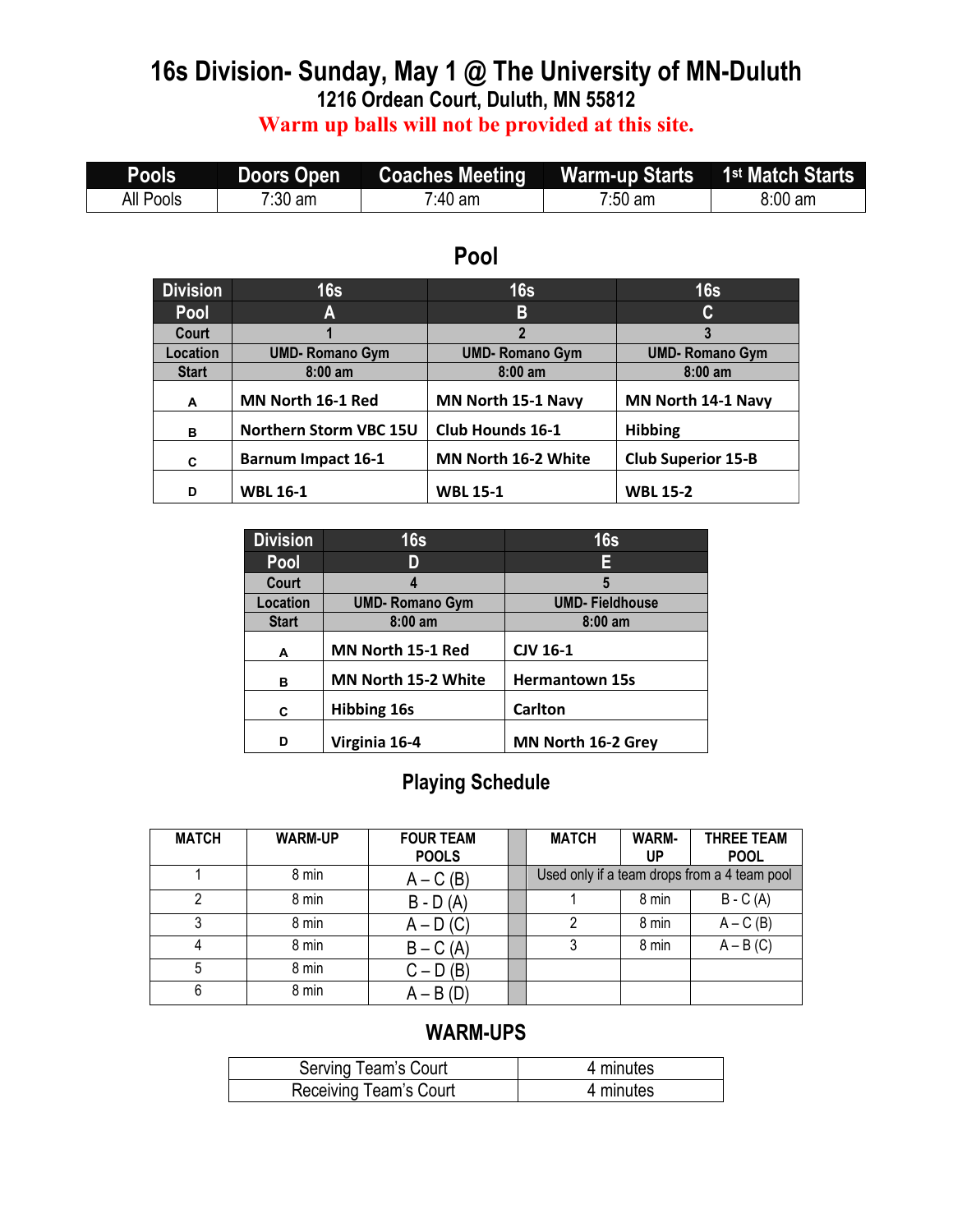## **18s Division- Sunday, May 1 @ Duluth Indoor Sports Center 4402 Rice Lake Rd., Duluth, MN 55811**

**Warm up balls will be provided at this site.**

| <b>Pools</b> | <b>Doors Open</b> | Coaches Meeting Warm-up Starts 1 |         | 1 <sup>st</sup> Match Starts |
|--------------|-------------------|----------------------------------|---------|------------------------------|
| All pools    | $7:30$ a.m.       | 7 <sup>.</sup> 40 am             | 7:50 am | 8:00 a.m.                    |

#### **Pools**

| <b>Division</b> | 18 <sub>s</sub>           | 18 <sub>s</sub>                   | 18 <sub>s</sub>        | 18 <sub>s</sub>    |
|-----------------|---------------------------|-----------------------------------|------------------------|--------------------|
| <b>Pool</b>     | А                         | B                                 | $\mathbf{C}$           | C                  |
| Court           |                           |                                   |                        |                    |
| Location        | <b>DISC</b>               | <b>DISC</b>                       | <b>DISC</b>            | <b>DISC</b>        |
| <b>Start</b>    | $8:00$ am                 | $8:00$ am                         | $8:00$ am              | $8:00$ am          |
| A               | MN North 18-1             | MN North 17-1 Navy                | <b>MN Premier 18-1</b> | MN North 16-1 Navy |
| в               | Eau Claire Slam 18-1      | <b>MN Premier 17-1 Fierce</b>     | MN North 17-1 Red      | Club Hounds 17-1   |
| C               | Hammerhead 17-2           | <b>Club Superior 18-A Selects</b> | Mesabi East            | <b>WBL 17-1</b>    |
| D               | <b>Barnum Impact 17-1</b> | <b>Carlton 17s</b>                | MN North 18-2          | Virginia 18-4      |

## **Playing Schedule**

| <b>MATCH</b> | <b>WARM-UP</b> | <b>FOUR TEAM</b><br><b>POOLS</b> | <b>MATCH</b> | <b>WARM-</b><br>UP | <b>THREE TEAM</b><br><b>POOL</b>             |
|--------------|----------------|----------------------------------|--------------|--------------------|----------------------------------------------|
|              | 8 min          | $A - C(B)$                       |              |                    | Used only if a team drops from a 4 team pool |
| ົ            | 8 min          | $B - D(A)$                       |              | 8 min              | $B - C(A)$                                   |
| 3            | 8 min          | $A - D(C)$                       | っ            | 8 min              | $A - C(B)$                                   |
|              | 8 min          | $B - C(A)$                       |              | 8 min              | $A - B(C)$                                   |
| 5            | 8 min          | $C - D(B)$                       |              |                    |                                              |
| 6            | 8 min          | $A - B(D)$                       |              |                    |                                              |

| Serving Team's Court   | 4 minutes |
|------------------------|-----------|
| Receiving Team's Court | 4 minutes |